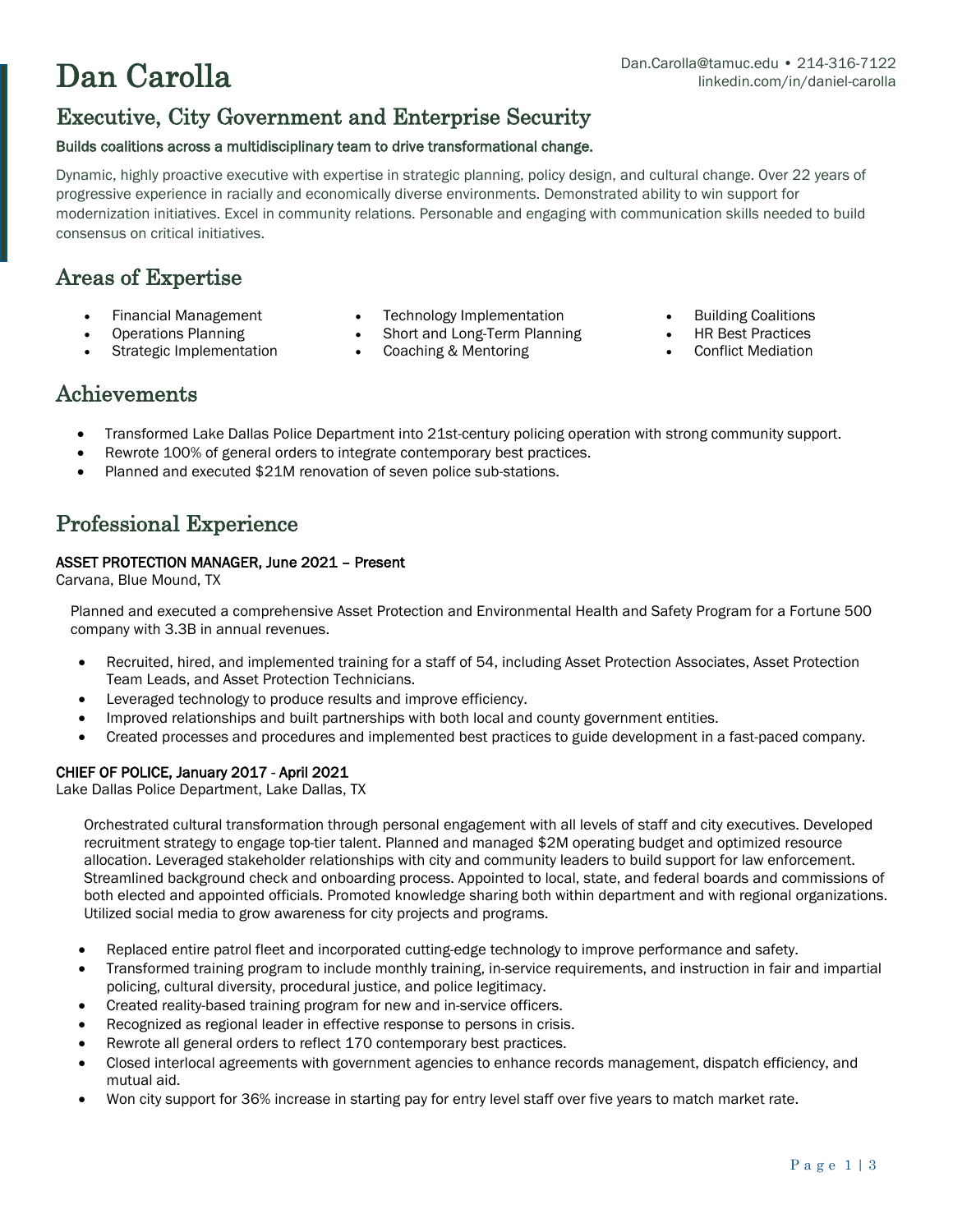#### LIEUTENANT OF POLICE, August 2013 - January 2017

Dallas Police Department, Dallas, TX

Directed 10-50 cross-functional direct reports in execution of facility management, learning & development, and law enforcement. Partnered with community stakeholders and elected officials to address and resolve community issues. Coordinated hiring of all civilian employees for Dallas Police Department. Built and led cohesive, high-performance teams and promoted positive work culture. Served on meritorious conduct board for Dallas Police Department. Cultivated relationships across city functions and departments.

- Initiated \$21M project to renovate seven police facilities.
- Streamlined hiring process and cleared two-year backlog within first ten months.
- Restructured recruiting unit to enhance efficiency and customer service.

#### SERGEANT OF POLICE, June 2008 - August 2013

Dallas Police Department, Dallas, TX

Led enforcement, patrol, and surveillance teams in central and southeast patrol divisions. Served as administrative lead prepared reports, developed documentation, and responded to community concerns. Investigated complaints against officers and ensured strict adherence to best practices. Served felony warrants and investigated drug complaints.

*Previous Experience, 1999 – 2008:* POLICE OFFICER - SENIOR CORPORAL, Dallas Police Department, Dallas, TX

### Education

Master of Science, Justice Administration and Leadership, University of Texas at Dallas Bachelor of Science, Law Enforcement and Criminal Justice, Metropolitan State University

# Training & Development

Caruth Police Institute Advanced Leadership Series & Supervisory Series TCOLE Master Peace Officer & Instructor Judicial Summit on Mental Health

### Boards & Commissions

Federal Law Enforcement Immigration Task Force Denton County Crisis Prevention Coalition Denton County Behavioral Health Leadership Team, Jail Diversion Workgroup Children's Advocacy Center of Denton County, Executive Partner Governor's Office Appointment to the Denton County Advisory Council for Child Sex Trafficking Lake Dallas Independent School District Safety and Security Committee Lake Dallas Animal Shelter Advisory Board Chairperson Texas A&M Commerce Criminal Justice Competency Based Program Advisory Committee Legacy Boxing Gym-Vice Chairperson

### Memberships & Volunteer Experience

International Association of Chiefs of Police Texas Police Chiefs Association Texas Municipal Police Association Faculty instructor for the Caruth Police Institute Lake Dallas Police Department Kids n' Cops program Lake Cities Community Food Pantry – food drive

# Awards

Dallas Police Department Medal of Valor Stemmons Corridor Business Association PRIDE Award